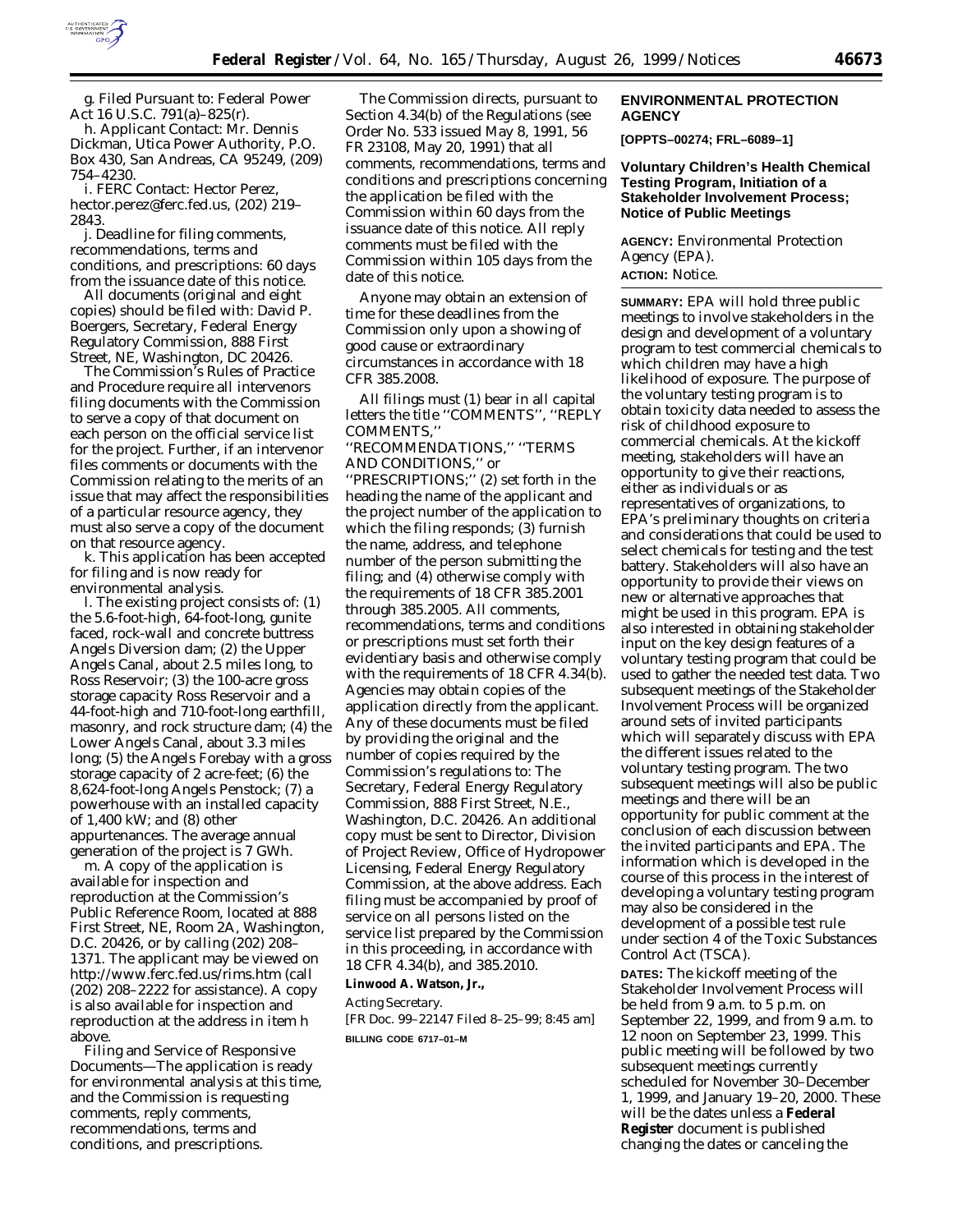meetings. The dates will also be confirmed on the website at http:// www.epa.gov/chemrtk/childhlt.htm.

Those who have pre-registered to attend the kickoff meeting, may also pre-register to present oral comments at the meeting by September 10, 1999.

Comments, identified by docket control number OPPTS–00274, must be received on or before September 21, 1999.

**ADDRESSES:** The kickoff meeting will be held at the Swissotel Washington, The Watergate, 2650 Virginia Ave., NW., Washington, DC.

To pre-register to attend the kickoff meeting or to present oral comments at the meeting, contact the technical person listed in the ''FOR FURTHER INFORMATION CONTACT'' section.

Comments may be submitted by mail, electronically, or in person. Please follow the detailed instructions for each method as provided in Unit I.C. of the ''SUPPLEMENTARY INFORMATION'' section. To ensure proper receipt by EPA, it is imperative that you identify docket control number OPPTS–00274 in the subject line on the first page of your response.

**FOR FURTHER INFORMATION CONTACT:** *For general information contact:* Christine Augustyniak, Environmental Assistance Division (7408), Office of Pollution Prevention and Toxics, Environmental Protection Agency, 401 M St., SW., Washington, DC 20460; telephone number: (202) 260–3949; e-mail address: augustyniak.christine@epa.gov.

*For technical information or to preregister to attend or to present oral comments at the kickoff meeting contact:* Ward Penberthy, Chemical Control Division (7405), Office of Pollution Prevention and Toxics, Environmental Protection Agency, 401 M St., SW., Washington, DC 20460; telephone number: (202) 260–0508; email address: chemrtk@epamail.epa.gov. Electronic messages should reference the Voluntary Children's Health Chemical Testing Program, Stakeholder Involvement Process as their subject. When pre-registering to present oral comments, please indicate the public comment session to which your comments are most relevant (see tentative agenda for the kickoff meeting provided on the website at http:// www.epa.gov/chemrtk/childhlt.htm under ''Meeting Information''). **SUPPLEMENTARY INFORMATION:**

#### **I. General Information**

### *A. Does this Action Apply to Me?*

This action is directed to the public in general. This action may, however, be of interest to those persons who are or

may be required to conduct testing of chemical substances under TSCA section 4, individuals or groups concerned with chemical testing and children's health, animal welfare groups, or other members of the general public . Since various individuals or groups may be interested, the Agency has not attempted to describe all the specific entities that may be affected by this action. If you have any questions regarding this action, please consult the person listed in the ''FOR FURTHER INFORMATION CONTACT'' section.

### *B. How Can I Get Additional Information, Including Copies and Other Related Documents?*

1. *Electronically.* You may obtain electronic copies of this document, and certain other related documents that might be available electronically, from the EPA Internet Home Page at http:// www.epa.gov/. To access this document, on the Home Page select ''Laws and Regulations'' and then look up the entry for this document under the ''**Federal Register**—Environmental Documents.'' You can also go directly to the **Federal Register** listings at http:// www.epa.gov/fedrgstr/.

To access the ''Background Information Document'' (Ref. A), additional information about the stakeholder meetings, as well as obtain an electronic copy of this document, you may go directly to the website at http://www.epa.gov/chemrtk/ childhlt.htm.

2. *In person.* The Agency has established an official record for this action under docket control number OPPTS–00274. The official record consists of the documents specifically referenced in this action, as well as the documents listed as references in the ''Background Information Document'' (Ref. A). The official record also consists of any public comments received during an applicable comment period, and other information related to this action, including any information claimed as confidential business information (CBI). This official record includes the documents that are physically located in the docket, as well as the documents that are referenced in those documents. The public version of the official record does not include any information claimed as CBI. The public version of the official record, which includes printed, paper versions of any electronic comments submitted during an applicable comment period, is available for inspection in the TSCA Nonconfidential Information Center, North East Rm. B–607, Waterside Mall, 401 M St., SW., Washington, DC. The Center is open from noon to 4 p.m.,

Monday through Friday, excluding legal holidays. The telephone number for the Center is (202) 260–7099.

# *C. How and to Whom do I Submit Written Comments on this Notice?*

You may submit comments through the mail, in person, or electronically. To ensure proper receipt by EPA, it is imperative that you identify docket control number OPPTS–00274 in the subject line on the first page of your response.

1. *By mail.* Submit your comments to: Document Control Officer (7407), Office of Pollution Prevention and Toxics (OPPTS), Environmental Protection Agency, 401 M St., SW., Washington, DC 20460.

2. *In person or by courier.* Deliver your comments to: OPPT Document Control Office (DCO) in East Tower Rm. G–099, Waterside Mall, 401 M St., SW., Washington, DC. The DCO is open from 8 a.m. to 4 p.m., Monday through Friday, excluding legal holidays. The telephone number for the DCO is (202) 260–7093.

3. *Electronically.* You may submit your comments electronically by e-mail to: ''oppt.ncic@epa.gov,'' or mail your computer disk to the address identified in Unit I.C.1. of this document. Do not submit any information electronically that you consider to be CBI. Electronic comments must be submitted as an ASCII file avoiding the use of special characters and any form of encryption. Comments and data will also be accepted on standard disks in WordPerfect 5.1/6.1 or ASCII file format. All comments in electronic form must be identified by docket control number OPPTS–00274. Electronic comments may also be filed online at many Federal Depository Libraries.

### *D. How Should I Handle CBI that I Want to Submit to the Agency?*

Do not submit any information electronically that you consider to be CBI. You may claim information that you submit to EPA in response to this document as CBI by marking any part or all of that information as CBI. Information so marked will not be disclosed except in accordance with procedures set forth in 40 CFR part 2. Please note that, in the absence of steps by EPA leading to disclosure, none of the information marked ''CBI'' will be available for consideration in the Stakeholder Involvement Process; commenters may want to consider this point in developing their submissions. In addition to one complete version of the comment that includes any information claimed as CBI, a copy of the comment that does not contain the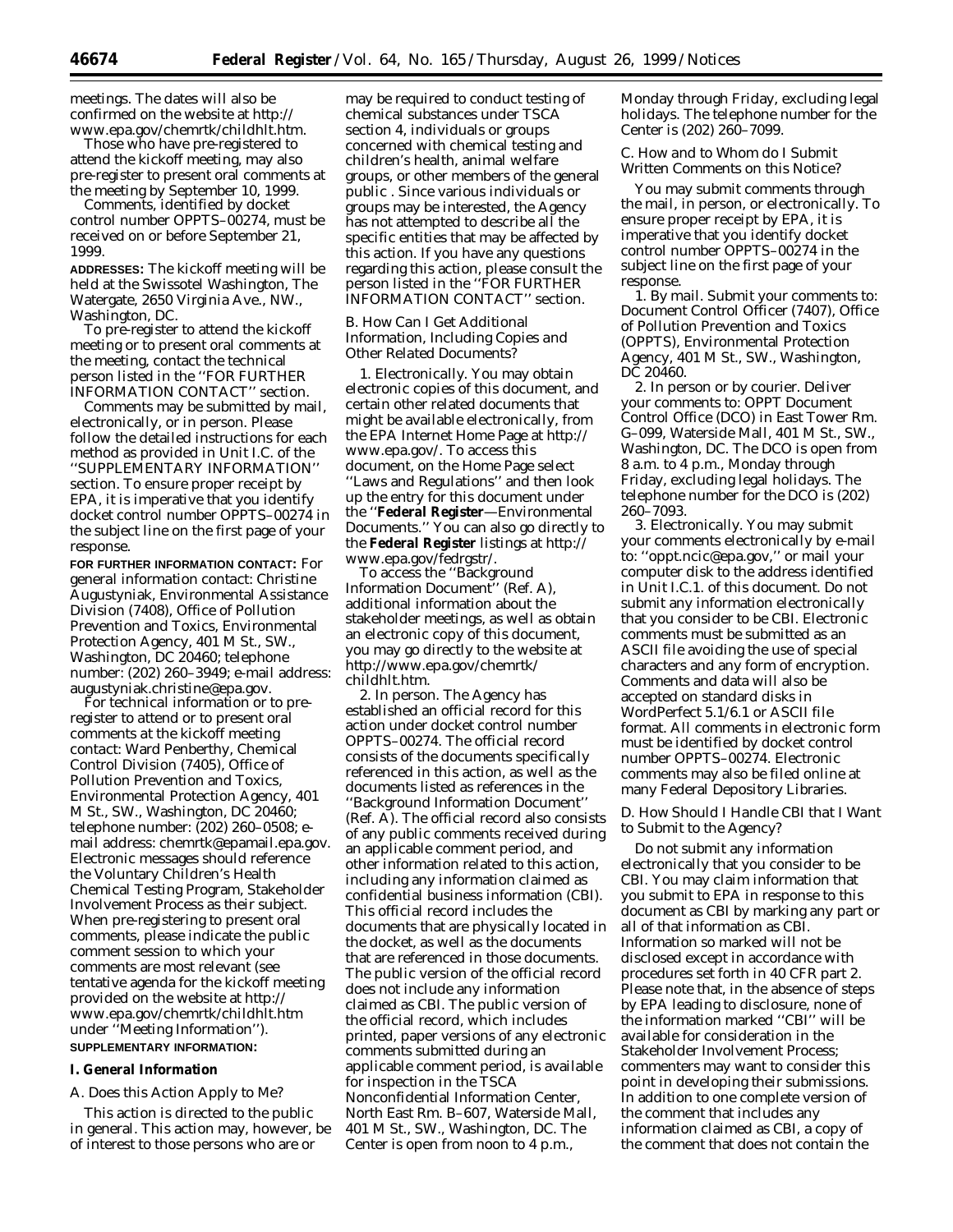information claimed as CBI must be submitted for inclusion in the public version of the official record. Information not marked confidential will be included in the public version of the official record without prior notice. If you have any questions about CBI or the procedures for claiming CBI, please consult the technical person listed in the ''FOR FURTHER INFORMATION CONTACT'' section.

## *E. How Can I Request an Opportunity to Present Oral Comments to the Agency at the Kickoff Meeting of the Stakeholder Involvement Process?*

Those who have pre-registered to attend the kickoff meeting, may also pre-register to present oral comments at the meeting by contacting the technical person listed in the ''FOR FURTHER INFORMATION CONTACT'' section by September 10, 1999. Although this meeting is open to the public, there may be time limitations which will restrict the number of oral presentations which can be accommodated. Therefore, EPA strongly encourages those who wish to present oral comments to contact EPA and register in advance. Other presentations of oral comments will be accommodated as time allows. When you pre-register to present oral comments, you must identify the name of the individual who will make the presentation, the organization (if any) the individual represents, any requirements for audio visual equipment (e.g., overhead projector, 35mm projector, chalkboard, etc), and the public comment session to which the comments are most relevant. The topics to be covered in the four public comment sessions to be held during the kickoff meeting are listed in the tentative agenda provided on the website at http://www.epa.gov/chemrtk/ childhlt.htm under ''Meeting Information.'' There is no limit on the length of written comments, but oral comments will be limited to 5 minutes. We encourage presenters to coordinate their oral comments with others as appropriate. When pre-registering, please inform the technical person listed in the ''FOR FURTHER INFORMATION CONTACT'' section of your plans to coordinate presentations. You are requested to provide at least 35 written copies of your oral statement by the date of the meeting. It is encouraged that you bring copies sufficient for the number of people who plan to attend the kickoff meeting; this number will be available on the website at http:// www.epa.gov/chemrtk/childhlt.htm under ''Meeting Information'' several days before the meeting date. These

written statements will become a part of the public version of the official record.

# *F. What Should I Consider as I Prepare My Comments for EPA?*

EPA invites you to provide your views on the general approach presented in the ''Background Information Document'' cited in Unit I.B. and discussed in Unit II. of this notice. EPA also invites your views new approaches that have not been considered, the potential benefits or impacts of these various approaches (including possible unintended or unidentified benefits or impacts), and any other data or information that you would like the Agency to consider in the development of a voluntary testing program via the stakeholder process. You may find the following suggestions helpful for preparing your comments:

1. Explain your views as clearly as possible.

2. Describe any assumptions that you used.

3. Provide specific technical information and/or data you used that support your views.

4. If you estimate potential burden or costs, explain how you arrived at the estimate. If you estimate potential benefits or burden reductions (e.g., attributable to a voluntary program), explain how you arrived at the estimate.

5. Provide specific examples to illustrate the key points which underlie your views regarding benefits and impacts.

6. Offer alternative ways to improve the voluntary testing program.

7. Make sure to submit your comments by the deadline in this notice.

8. At the beginning of your comments (e.g., as part of the ''Subject'' heading), be sure to properly identify the document you are commenting on. You can do this by providing the docket control number assigned to the notice (OPPTS–00274), along with the name, date, and **Federal Register** citation.

### *G. Are There Issues on Which EPA is Particularly Interested in Receiving Comment?*

EPA encourages interested parties to submit comments on chemical testing which are relevant to children's health and any aspect of this notice. Commenters are encouraged to identify other criteria for identifying children's exposure to commercial chemicals, such as bioavailability, and additional relevant data sources, especially as they relate to use in consumer products. Comments on the test battery previously submitted to EPA's Scientific Advisory Panel (SAP) need not be resubmitted.

## **II. Background Information Document**

EPA has prepared a document entitled ''Background Information on the Children's Health Chemical Testing Program'' (Ref. A), which is referred to in this notice as the ''Background Information Document.'' The ''Background Information Document'' describes the history of this program, EPA's preliminary thoughts on criteria and considerations that could be used to select chemicals for testing and the test battery, and how the test data would be used. The ''Background Informaton Document'' and a list of its references are provided on the website at http:// www.epa.gov/chemrtk/childhlt.htm. A paper copy of the ''Background Information Document'' and each of its references are available in the public version of the official record, OPPTS– 00274, which is located at the address provided in Unit I.B.2. of this notice.

#### **III. Voluntary Testing Program**

Although EPA has the authority to require manufacturers and processors to conduct toxicity testing of chemicals for which certain findings have been made under section 4 of TSCA, before proposing such a section 4 test rule, EPA wants to first provide the opportunity for stakeholders including manufacturers, processors, and a wide variety of interested parties to participate in the development of a testing program which involves conducting such testing voluntarily. EPA believes that the involvement of industry and other stakeholders in the early stages of the development of this testing program can promote cooperation, expedite the testing process, and benefit everyone concerned. On May 24, 1999, EPA took an initial step toward developing a voluntary testing program by meeting with representatives from a range of organizations with an interest in children's health issues and toxicity testing. This group discussed the use and possible operating features of a stakeholder involvement process to develop a voluntary chemical testing program and the issues that might be appropriate for consideration. In light of these discussions, EPA has determined that stakeholder meetings might be helpful on such topics as the criteria and data sources for chemical selection, the test battery, and the design of the voluntary testing program. The meeting also produced a list of organizations which may have an interest in a stakeholder involvement process.

Since the May 1999 meeting, EPA has secured a professional facilitator to help convene and manage a stakeholder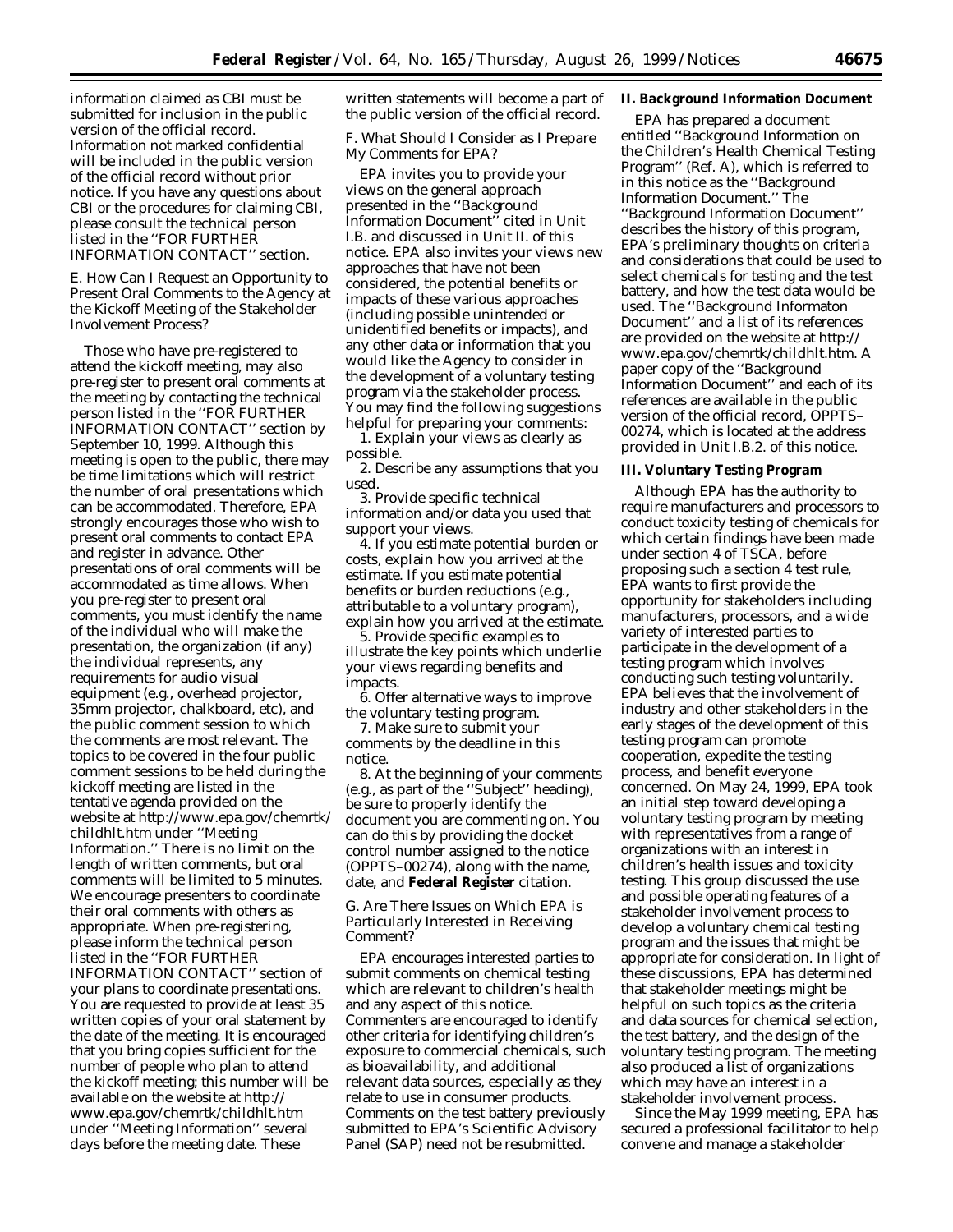involvement process. The facilitator has prepared a document entitled ''Preliminary Findings and Recommendations: Voluntary Children's Health Testing Program Stakeholder Involvement Process'' (Ref. B) to better define the approach that will be taken to initiate discussion. The document is available on the website at http://www.epa.gov/chemrtk/ childhlt.htm.

### **IV. Stakeholder Involvement Process**

EPA has considered a number of sources of chemicals to which children may be exposed, but realizes that the wide range of parties interested in children's health is a resource which should be fully utilized to identify candidate chemicals for this testing program. Using a stakeholder involvement process, EPA intends to bring together and obtain input from knowledgeable individuals who represent parties that would be affected by any forthcoming testing program, i.e. stakeholders. These stakeholders would include child health advocates, pediatricians, chemical manufacturers and processors, trade associations, Federal agencies, State health departments, and animal welfare advocates. The stakeholders will have an equal opportunity to present their viewpoints at the kickoff meeting of the Stakeholder Involvement Process.

Due to possible time limitations, those wishing to present oral comments at the kickoff meeting are advised to preregister with the technical person listed in the ''FOR FURTHER INFORMATION CONTACT'' section and follow the instructions in Unit I.E. of this document. Oral comments will be limited to 5 minutes and copies of your statement must be provided as explained in Unit I.E. of this document. We encourage presenters to coordinate their oral comments with others as appropriate. When pre-registering, please inform the technical person listed in the ''FOR FURTHER INFORMATION CONTACT'' section of your plans to coordinate presentations. To enable as many interested parties as possible to contribute their ideas and provide opinions, EPA plans to have the professional facilitator lead the meeting.

Persons wishing to file written comments should follow the instructions in Unit I.C., D., and F. of this document. There is no limit on the length of written comments and all interested parties are permitted to file written comments before the kickoff meeting. These written comments, along with copies of oral statements and a summary of the oral discussion at the meeting, will become a part of the

public version of the official record and will be considered by EPA during the development of the voluntary testing program.

If you wish to observe the meeting but not present oral comments, you are advised to pre-register for the meeting due to possible space limitations. To pre-register you must identify yourself and your organization as described in the ''FOR FURTHER INFORMATION CONTACT'' section. Seating of others at the kickoff meeting will be on a firstcome basis after those who have registered in advance of the meeting have been accommodated.

In the two subsequent meetings, EPA believes it will be necessary to limit the number of active participants to some extent in order to achieve a meaningful dialogue with stakeholders. Therefore, EPA proposes to structure each of the two subsequent meetings as three roundtable discussions with roughly two dozen invited participants at each discussion. EPA will identify and invite a balanced group of individuals and organizations who are believed to represent the interests of the various groups of stakeholders and whom it believes will have information useful to each discussion. Each of the roundtable discussions will address one of the three issue areas listed in Unit V.A. of this document. Depending on the issues to be discussed, the invited participants at each roundtable discussion may not be the same individuals. At the conclusion of each discussion between the invited participants and EPA, there will be an opportunity for public comment. EPA wants to emphasize that the two subsequent meetings, like the kickoff meeting, will be public meetings and all interested parties are encouraged to attend. Those not specifically invited to participate in the roundtable discussions will be given the opportunity to observe the proceedings to the extent space allows and to present information and opinions during solicitations of comments at the end of each discussion.

EPA is not asking participants in the Stakeholder Involvement Process to reach agreement or provide any collective recommendations on the subjects under discussion or on a detailed design of a voluntary testing program. EPA's intent is to obtain information and the individual perspective of the participants based on their unique experiences and background. Accordingly, EPA does not intend at this time to organize this Stakeholder Involvement Process as an advisory committee as defined in the Federal Advisory Committee Act, 5 U.S.C App.

# **V. Stakeholder Meetings**

# *A. Kickoff Meeting*

EPA will convene the kickoff meeting of the Stakeholder Involvement Process on September 22 and 23, 1999, at the location listed in the ''ADDRESSES'' section. At this meeting, EPA intends to orient the stakeholders to the background and future plans and goals for this project. In so doing, EPA will inform the stakeholders of the Agency's initial efforts to identify the chemicals to which children and prospective parents may be highly exposed and the testing needed to assess the risk of that exposure. Much of this information is contained in the ''Background Information Document'' (Ref. A) discussed in Unit II. of this notice. EPA will then take comment on EPA's initial efforts and also on the following main issues which EPA believes are of special interest to stakeholders:

1. What criteria, considerations, and data sources should be used to identify chemicals for which there is a concern for high potential exposure to children or prospective parents? (What additional criteria and data sources should be considered? What data sources should not be considered?)

2. Are there any beneficial modifications which could be made to the test battery (i.e., the battery presented to the FIFRA SAP in May 1999)?

3. What should be the key design features of this voluntary testing program?

Comments will be presented first by those who have registered in advance as described in the ''FOR FURTHER INFORMATION CONTACT'' section and Unit I.E. of this document and then by others as time allows.

The tentative agenda for the kickoff meeting of the Stakeholder Involvement Process can be found on the website at http://www.epa.gov/chemrtk/ childhlt.htm under ''Meeting Information.''

### *B. Subsequent Meetings*

At this time, EPA intends to hold two subsequent meetings as part of the Stakeholder Involvement Process. At these meetings, invited participants will have roundtable discussions with EPA on the main issues listed in Unit V.A. of this document. At the first of these meetings, EPA will also propose an outline of a chemical testing program which EPA will develop based on the comments presented at the kickoff meeting and written comments submitted according to the instructions in Unit I.C., D., and F. of this document. This outline of a chemical testing